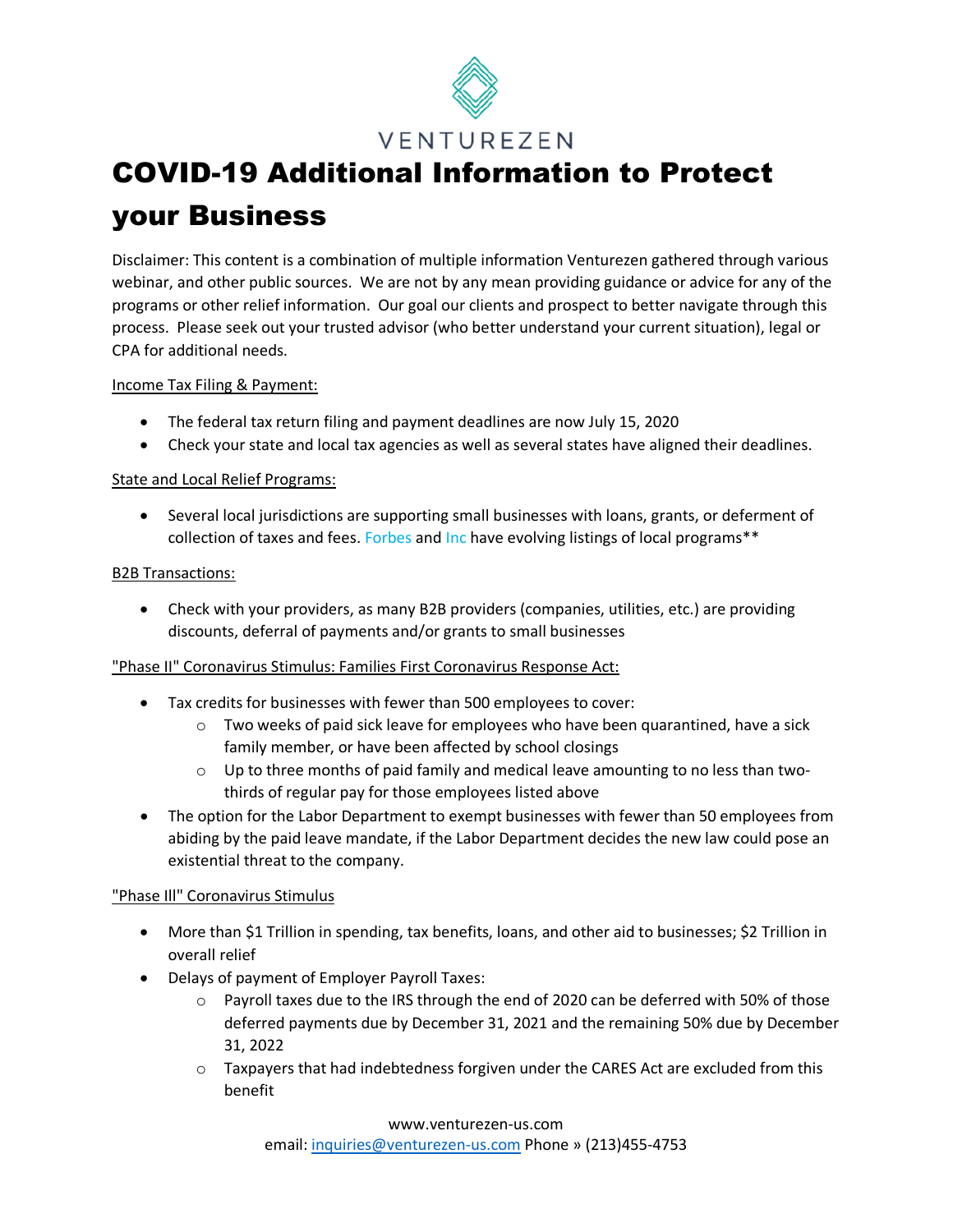## VENTUREZEN

- Changes to Net Operating Loss Rules to use losses today against past profits to claim refunds:
	- $\circ$  The Act temporarily reverses changes to how net operating losses can be carried back.
	- $\circ$  Losses from 2018, 2019 and 2020 will be permitted to be carried back for up to five years (or forego the carryback and instead carry the loss forward) for 2019 and 2020 income
	- $\circ$  Increases to the amount of interest expense businesses may deduct from 30% to 50% for 2019 and 2020
- Emergency Paid Sick Leave Act:
	- o Emergency Paid Sick Leave Act (EPSLA)
	- o Covered Employees: All employees.
	- o Covered Employers: Employers with fewer than 500 employees.
	- o Amount of Leave:
		- Full time employees: 80 hours of paid leave
		- Calculated at their regular rate of pay (as calculated by the FLSA) or the minimum wage, whichever is greater.
		- Part-time employees: Average number of hours worked over a two-week period.
	- $\circ$  If employee works a variable schedule, it is the average number of hours they worked per day over the previous six months. If the employee has not worked this long, it is the reasonable expectation of the employee at the time of hire of the average number of hours per day the employee would normally be scheduled.
	- $\circ$  Employers cannot require employees to use any other leave prior to using the Emergency Paid Sick Leave.
	- o Notice requirements**:** Employers must post a notice in conspicuous places on the premises of a notice to be prepared by the Secretary of Labor. The Secretary of Labor has 7 days after the enactment of the Act to make the notice publicly available.
	- $\circ$  The Act cannot not diminish the rights or benefits of employees provided under any other Federal, State, or local law, collective bargaining agreement, or existing employer policy.
	- $\circ$  Employers are not required to pay out any unused Emergency Paid Sick Leave at the end of employment.

#### **• Emergency Family and Medical Leave Expansion Act**

- o Eligible employees: An employee who has been employed for at least 30 calendar days.
- o Covered employers: An employer with fewer than 500 employees.
- $\circ$  Qualified reasons for paid FMLA leave: When the employee is unable to work (or telework) due to a need for leave to care for the son or daughter under 18 years of age of such employee if the school or place of care has been closed, or the child care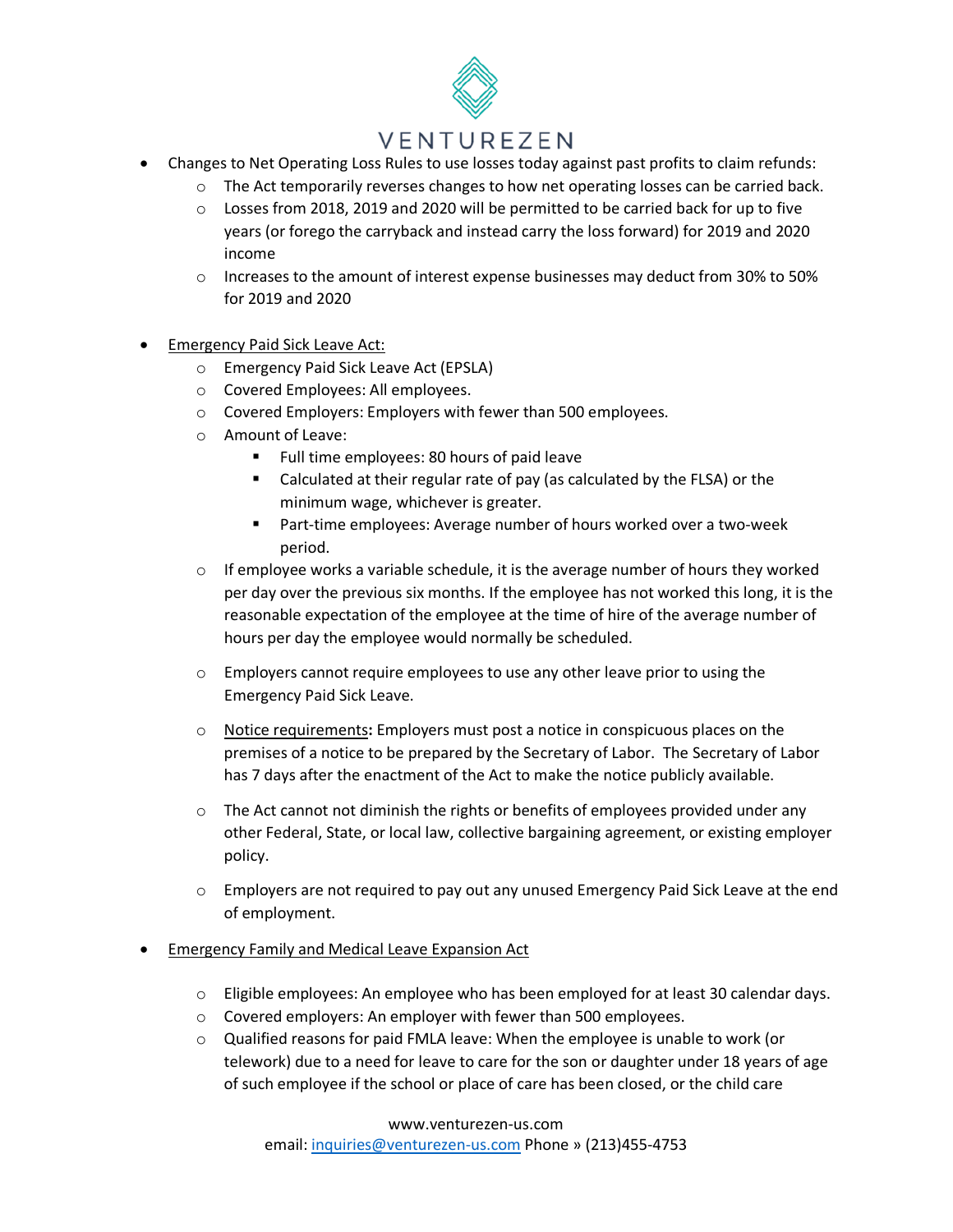

# VENTUREZEN

provider of such son or daughter is unavailable, due to a public health emergency (with respect to a COVID-19 declared by a Federal, State, or local authority), the employee may take up to 12 weeks of leave.

- o Amount of paid leave:
	- First 10 days may be unpaid (but employee may use other paid leaves during this time)
	- **Paid at no less than two-thirds of the employee's regular rate of pay (as** determined by the FLSA) and the number of hours the employee would normally be scheduled to work for up to 12 weeks.
	- Paid leave shall not exceed \$200 per day and \$10,000 in the aggregate.
- $\circ$  Reinstatement rights: Employees are entitled to reinstatement to the same position or an equivalent position, unless the employer employs fewer than 25 employees. In that case, the employer must make reasonable efforts to provide the employee with a position or an equivalent position for 1 year after the "public health emergency concludes" or 12 weeks after commencement of the leave, whichever is earlier.
- $\circ$  Exclusions: The Secretary of Labor has authority to issue regulations for good cause to exclude certain health care providers and emergency responders, and to exempt small businesses with few than 50 employees if requirements would "jeopardize the viability of the business as a going concern."
- Families First Coronavirus Response Act
	- o **Who will pay for this?**
	- $\circ$  The Act provides payroll tax credits granted to employers to offset the costs associated with these employers provided mandates. This is a concern for many business owners, especially restaurant owners, who have been forced to close or substantially reduce their operations to take-out only, and now must find extra money for these payments and wait for a tax credit.
- Employers Must Inform Employees of Their Right to Take Paid Sick Leave Under the EPSLA
	- $\circ$  Employers shall post and keep posted, in conspicuous places on the premises of the employer where notices to employees are customarily posted, a notice, to be prepared or approved by the Secretary of Labor, of the requirements of the Act.
	- $\circ$  The Secretary of Labor has been asked to make this notice publicly available by March 25, 2020.
- How Does the EPSLA Impact State and Local Mandatory Sick Leave?
	- o The Act does not diminish and, therefore, grants rights and benefits in addition to the rights or benefits that employees are entitled to under California's state and local law, collective bargaining agreements or existing employer policy.
	- o Paid sick time under this Act does not carry over if not used in 2020.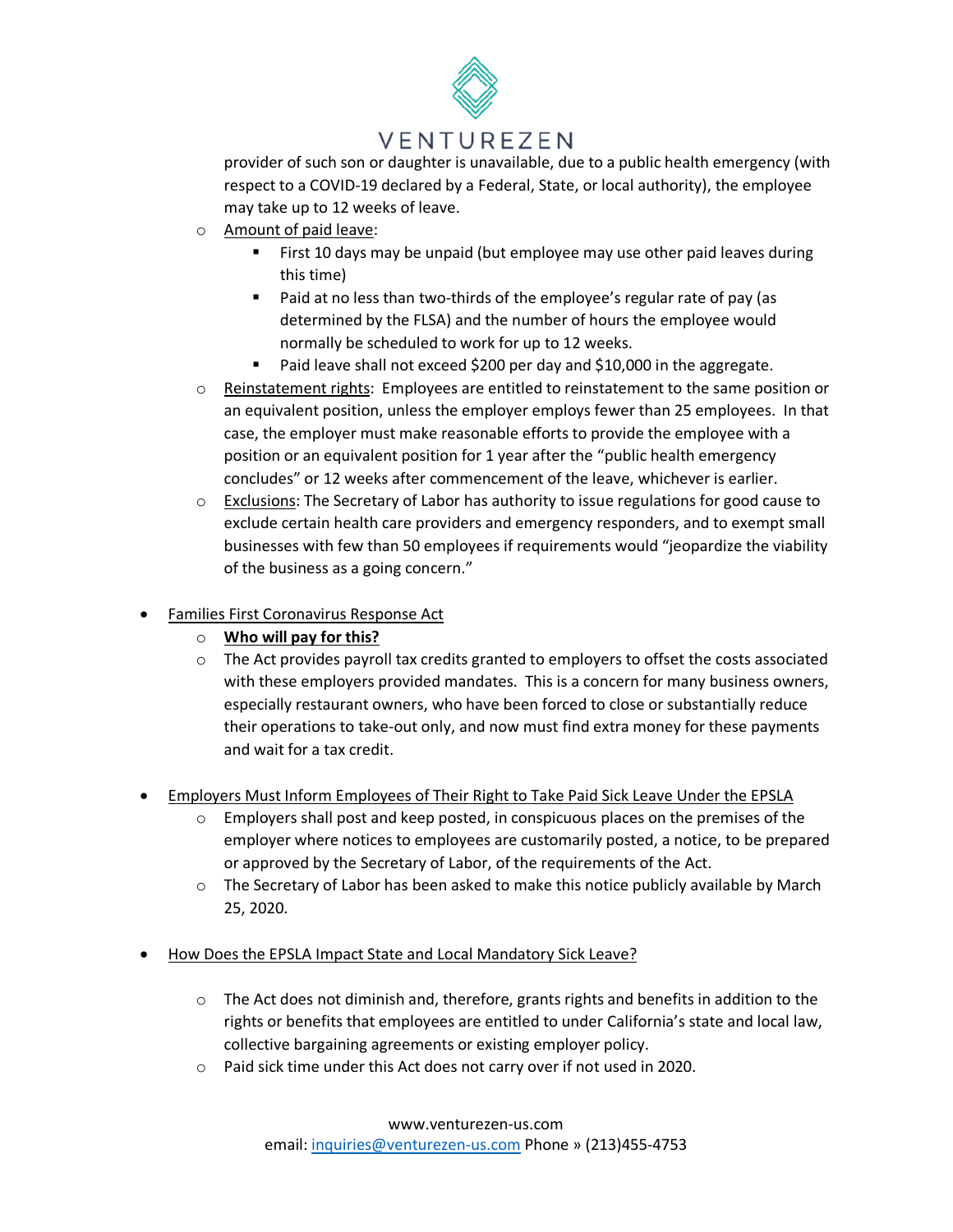

- Is COVID-19 FMLA Leave Job Protected?
	- o Yes. However, employers with less than 25 employees may be exempted from protecting the job if the position held by the employee when the leave commenced does not exist anymore due to the economic conditions or other changes in operating conditions of the employer.
	- $\circ$  The employer must engage in reasonable efforts to restore the employee to a position equivalent to the position the employee held when the leave commenced, with equivalent employment benefits, pay, and other terms and conditions of employment.
	- $\circ$  If the employer's reasonable efforts fail, the employer must contact the employee if an equivalent position becomes available in the one-year period following the date of the public health emergency's conclusion or 12 weeks after the date when the employee's COVID-19 FMLA leave commences, whichever is earlier.
- General Overview of Employer Obligations Under California Law
	- o Employer obligations created by school closures
	- o Employer obligations if employees are fearful to come to work
	- o Paid sick leave time
	- o Federal: Families First Coronavirus Response Act
	- o California State Law
	- o Local Ordinances Example: San Diego
- Federal and Cal-WARN Issues
	- o Fed-WARN and Cal-WARN both require employers to give employees and state/local government 60 days' notice before certain business closures or mass layoffs
	- o Civil penalties and pay-in-lieu for violations
	- o Critical to analyze potential coverage and seek counsel if in doubt
	- o Governor Newsom Executive Order modified Cal-WARN in light of COVID-19 *not a total suspension!*
- Fed-WARN When does it apply?
	- o Ste*p 1:* Are you a qualifying *employer?*
	- o 100 or more full-time employees; or
	- $\circ$  100 or more employees and aggregate 4,000 non-overtime hours per week
	- o *Step 2:* Did you order a *plant closing* or *mass layoff*?
	- o *Step 3:* Do any *exceptions* apply?
- Fed-WARN Plant Closing
	- o Plant Closing
	- $\circ$  Permanent or temporary shutdown of single site of employment (or one or more operating units thereof)
	- $\circ$  Results in "employment loss" for 50 full-time employees during any 30-day period

#### www.venturezen-us.com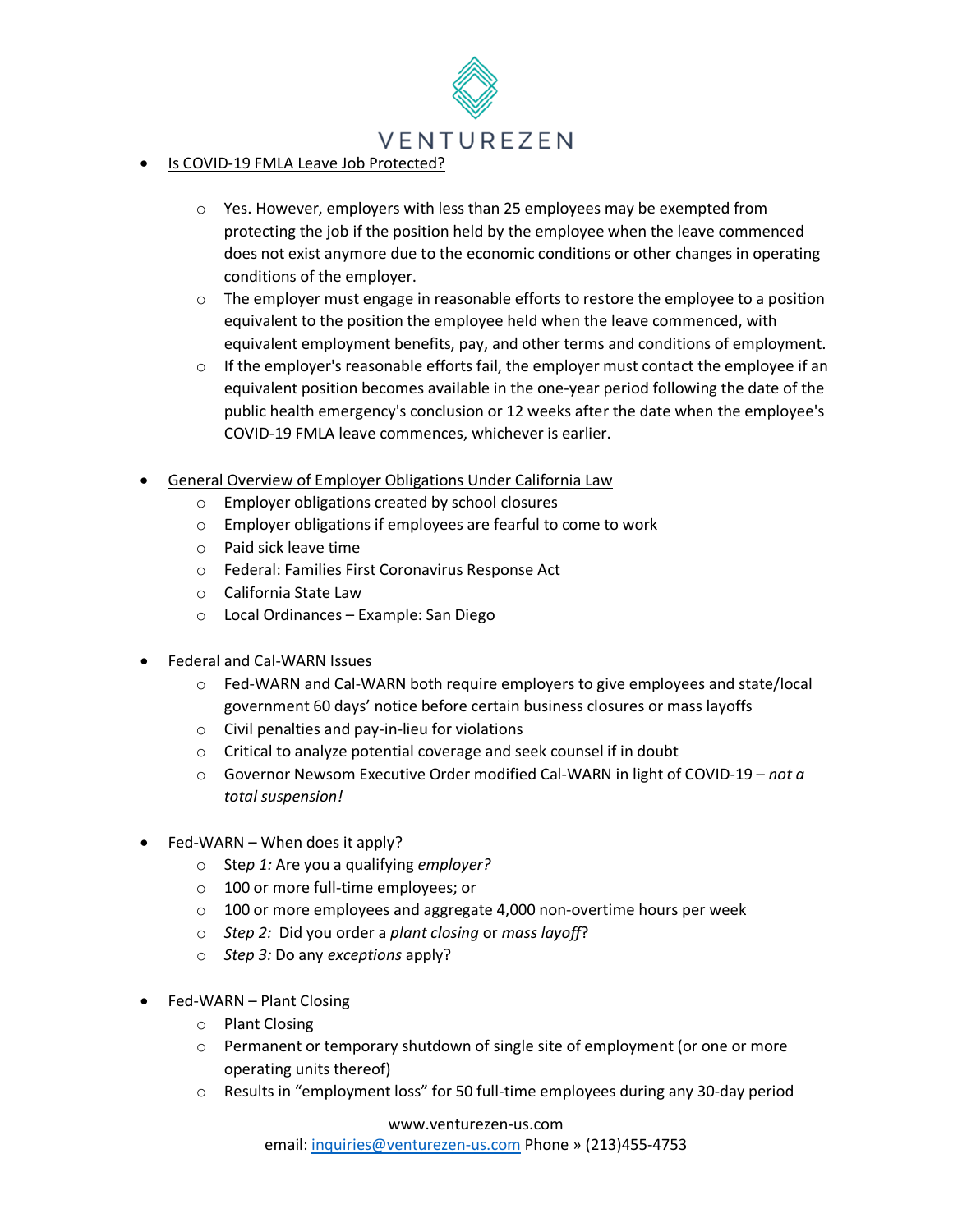

- o What is employment loss?
- o Termination (except for cause, voluntary, or retirement)
- o Layoff exceeding 6 months
- o 50%+ reduction in hours each month for 6 months
- o *But not*: Sale of all or part of business
- Fed-WARN Mass Layoff
	- o Not a plant closing
	- $\circ$  Employment loss at a single site of employment during 30-day period of either:
	- o 500 full-time employees; or
	- o 50 full-time employees constituting 1/3 of workforce at the site
- Fed-WARN Exceptions to 60-day Notice
	- $\circ$  Actively seeking capital or business to avoid/postpone shutdown and giving notice would preclude transaction
	- o Business circumstances that were not reasonably foreseeable
	- o Natural disaster (such as flood, earthquake, or drought)
- Cal-WARN When does it apply?
	- o Step 1: Is your facility a covered establishment?
	- o Employed 75 or more persons over past 12 months
	- o Includes full-time and part-time employees
	- o Includes current and former employees
	- o Step 2: Did you order a mass layoff, termination, or relocation?
	- o Step 3: Do any exceptions apply?
- Cal-WARN Termination/Relocation/Layoff
	- o Termination: Cessation or substantial cessation of industrial or commercial operations in a covered establishment
	- $\circ$  Relocation: Removal of all or substantially all of the industrial or commercial operations in a covered establishment to a different location 100 miles or more away.
	- o Mass Layoff: Separation from a position for lack of work or funds of 50 or more employees during 30-day period at a covered establishment
	- o Employee: person employed at least 6 of 12 months
	- o Applies even to temporary layoffs! (International Brotherhood of Boilermakers v. NASSCO Holdings)
- Cal-WARN Exceptions
	- o "Physical Calamity"
	- o Gov. Newsom Executive Order N-31-20
	- o Excuses shortened notice if four conditions met:
	- o Employer gives the written notices required
	- $\circ$  Notice given as soon as practicable and includes brief statement on basis for reduced notice